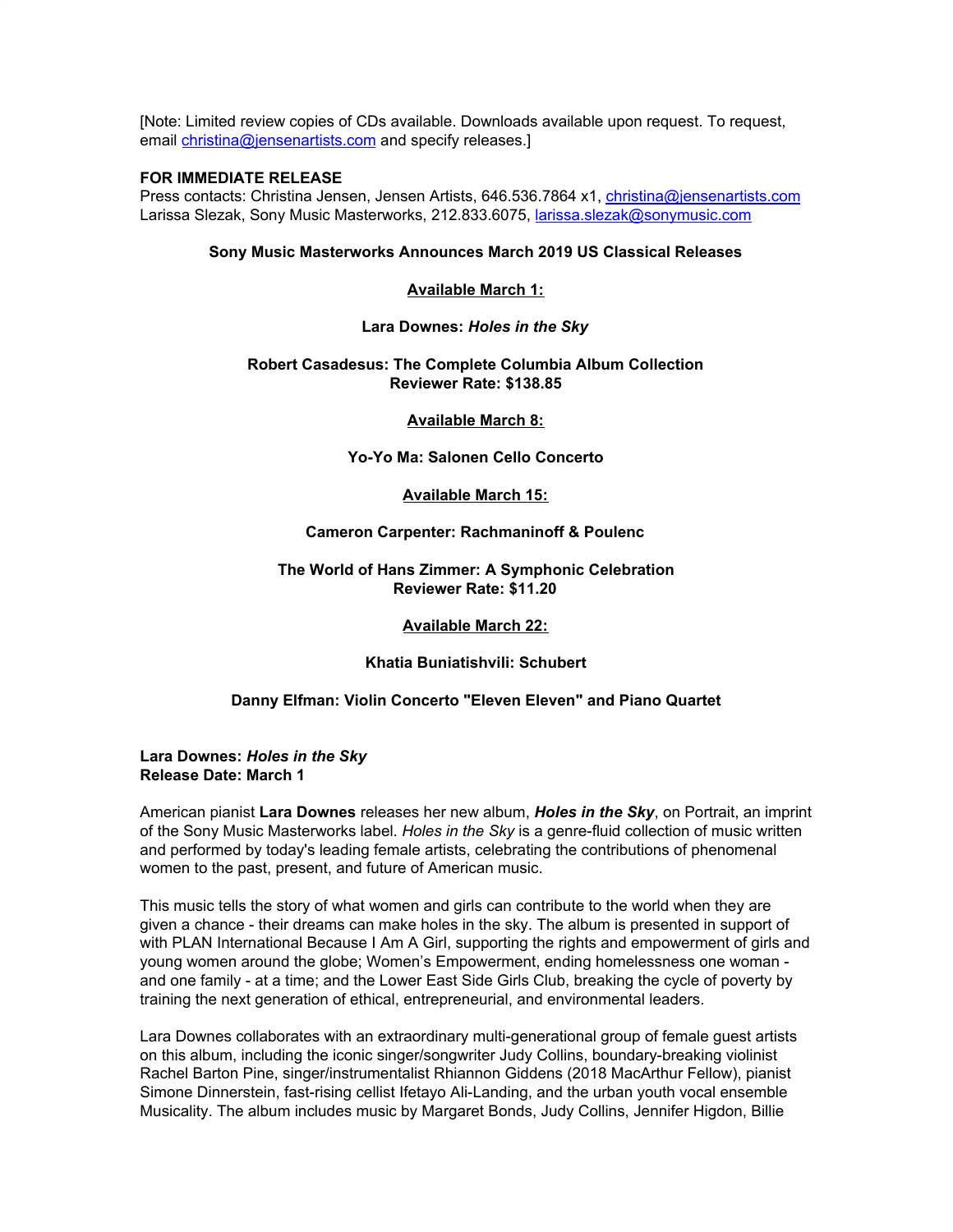Holiday, Mary Kouyoumdjian, Abbey Lincoln, Joni Mitchell, Meredith Monk, Paola Prestini, Florence Price, Hazel Scott, and Nina Simone, and many more.

### **Robert Casadesus: The Complete Columbia Album Collection Release Date: March 1 Reviewer Rate: \$138.85**

"You have to be a composer yourself to understand the music of others so well," said Maurice Ravel of **Robert Casadesus**, the great French pianist-composer. This prolific recording artist, who was born in 1899 and died in 1972, is the subject of a major new release from Sony Classical: **Robert Casadesus – The Complete Columbia Album Collection**. 65 CDs honor Casadesus's substantial legacy, with numerous albums – including recordings from as early as 1940 – reissued by Sony Classical on CD for the very first time.

Casadesus's close association with Ravel began in 1922, when the composer invited him to record piano rolls of his music and collaborate in performance. His recording of the complete solo piano works dates from 1952 and is complemented by additional Ravel recordings made both earlier and later, including two recordings of the Concerto for Left Hand with Eugene Ormandy and the Philadelphia Orchestra. Casadesus also recorded most of Debussy's solo piano works with great success, as well as works by compatriots including Franck, Saint-Saëns, Satie, d'Indy, Chabrier and Fauré. Casadesus's Mozart was especially renowned. Solo recordings complement numerous concerto readings, many made with Ormandy, George Szell and Charles Munch, and a 1951 recording of the B-flat major Piano Concerto No. 27 with the New York Philharmonic and John Barbirolli is here given its first Sony CD release. Beethoven is also well represented, with sonatas including the "Moonlight", "Appassionata" and op. 110 as well as the First and Fourth Concertos with Eduard van Beinum and the Concertgebouw Orchestra. Another recording of the Fourth, with Ormandy and the Philadelphia Orchestra in 1948, is also new to CD; and the Fifth, "Emperor" Concerto is performed with Dimitri Mitropoulos and the New York Philharmonic.

Casadesus's many Schumann recordings include *Waldszenen*, the Symphonic Etudes, *Carnaval* and the Fantasia in C, and *Dichterliebe* with Pierre Bernac; and his Chopin Ballades are also reissued here, alongside the Sonatas Nos. 2 and 3. Casadesus also recorded Liszt's Second Concerto and Weber's Konzertstück with Szell and the Cleveland Orchestra, and Falla's *Nights in the Gardens of Spain* was another Mitropoulos/New York Philharmonic recording. Baroque recordings include Scarlatti, Bach and Rameau. One of Casadesus's most important musical partnerships was with violinist Zino Francescatti, with whom he recorded the newly remastered Beethoven sonatas. The pair also recorded Ravel miniatures, Fauré, Franck and Debussy sonatas, Chausson's Concert for solo violin and piano quintet, Bach's A major sonata, and the three sonatas of Brahms. Additionally, they perform each other's compositions: two of Casadesus's own works, and Casadesus plays Francescatti's Three Preludes. Casadesus's other frequent collaborator was his wife, Gaby Casadesus. Again they perform some of Casadesus's own music, as well as pieces by numerous French composers including Ravel contemporary Florent Schmitt, plus Schubert and Bartók. Three concertos for three pianos are included: two by J. S. Bach and W. A Mozart and one by Casadesus himself; for these, husband and wife are joined by their son Jean. Gaby and Jean Casadesus are further represented on four additional CDs: Jean plays Debussy and Chabrier on three of them, accompanying Anna Moffo in Debussy songs, and the set's final disc is devoted to Gaby's recordings of her late husband's Piano Sonata No. 4, op. 56 and 8 Études, op. 28. Other compositions by Casadesus include his Nonet and Sextet for chamber ensembles, and concertos for one and two pianos.

#### **Yo-Yo Ma: Salonen Cello Concerto Release Date: March 8**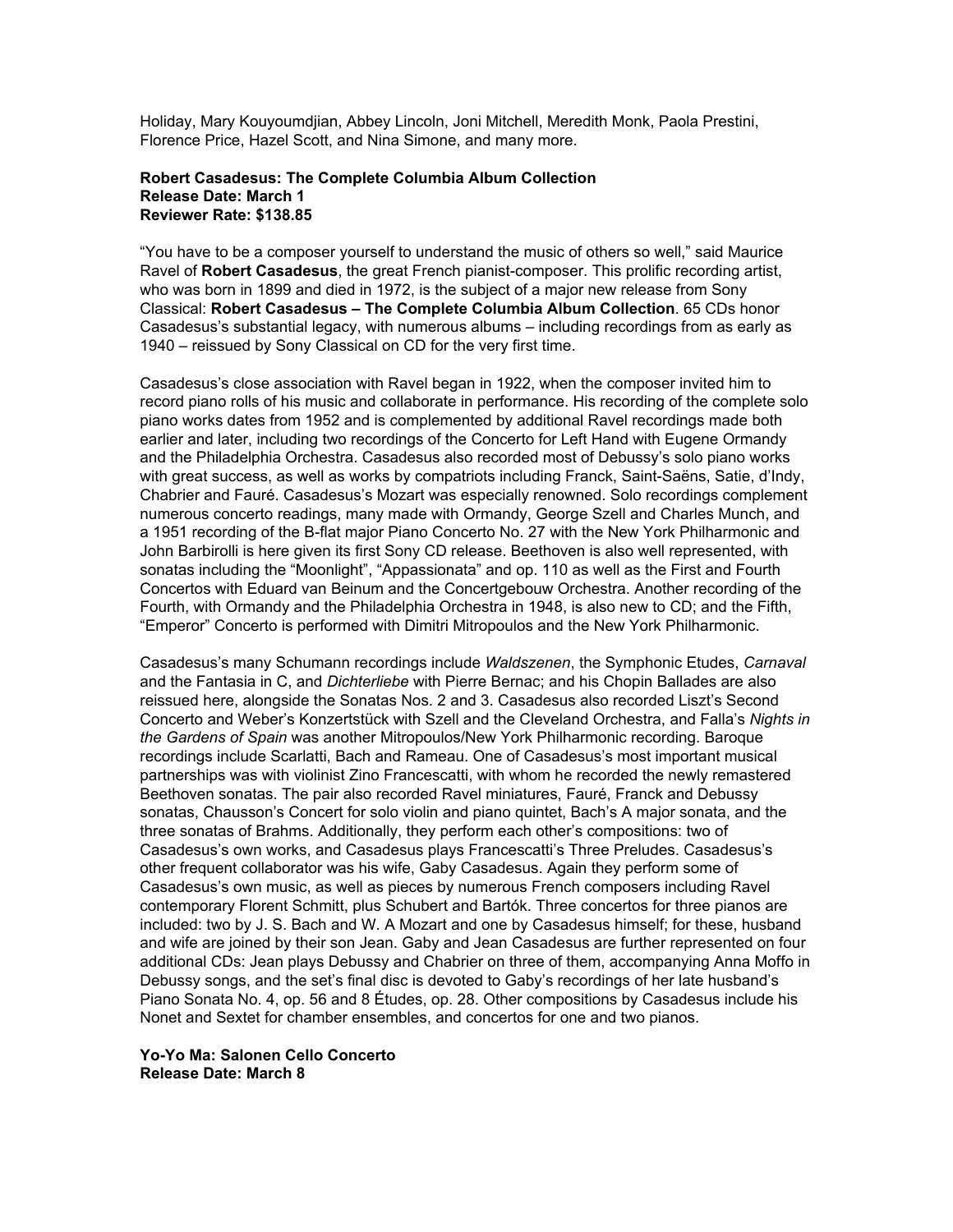On March 8, Sony Classical will release a recording of **Esa-Pekka Salonen's cello concerto** featuring **Yo-Yo Ma** and the Los Angeles Philharmonic under Salonen's baton. Co-commissioned for Ma by the Chicago Symphony Orchestra, the New York Philharmonic, the Barbican Centre, and Elbphilharmonie Hamburg, Salonen's cello concerto premiered on March 9, 2017 with Salonen himself conducting the Chicago Symphony Orchestra. Ma and the concerto then came to the New York Philharmonic on March 17, 2017, with then-Music Director Alan Gilbert conducting; Ma and Gilbert continued the premiere season with performances at London's Barbican Centre and Hamburg's Elbphilharmonie. This recording captures the live performance in Los Angeles on February 8, 2018.

The approximately 30-minute concerto includes scoring for electronics and begins with "a simple thought emerging out of a complex landscape. Almost like consciousness developing from clouds of dust," in Salonen's words. The second, main movement follows with "slow cello arches...looped to create harmony from single lines." This is followed by the third movement of music that is "often dance-like; sometimes gesticulating wildly, perhaps from the sheer joy of no longer having to do with clouds and processes." Salonen concludes, "Finally the kinetic energy burns itself out gently, the rapid movement slows down, and the cello line climbs slowly up to a stratospherically high B-flat, two centimetres to the left from the highest note of the piano."

Salonen has noted that some ideas for the piece "can be traced back by at least three decades, but the actual material for the piece was mostly developed in the summer of 2015 when I decided to spend a few months researching new kinds of textures without a concrete plan for how to use them." Salonen and Ma are long-time friends and collaborators, having worked together on many projects in the 27 years since Salonen first led Ma in a performance at the Los Angeles Philharmonic in 1992. Salonen says, "It has been a very great pleasure and honour to write a concerto for one of the most unique life-givers and communicators of our time, Yo-Yo Ma. It has been inspiring to know that his technique knows no limits. Perhaps more important: nor does his imagination."

## **Cameron Carpenter: Rachmaninoff & Poulenc Release Date: March 15**

Sony Classical announces the release of the new album by exceptional American organist **Cameron Carpenter**, with both his first orchestral recording and his first live-concert recording. This release features an original version of **Rachmaninoff's** *Rhapsody on a Theme of Paganini*, recorded live at Berlin's Konzerthaus, paired together with **Poulenc's popular Concerto for Organ, Strings and Timpani**. This world premiere version of Rachmaninoff's *Rhapsody* demonstrates Carpenter's extensive musical skills: he arranged the original piano part for organ himself. The album is completed with Vierne's Organ Symphony No. 1, recorded live as the concert encore. Carpenter is joined by the Konzerthausorchester Berlin under renowned conductor Christoph Eschenbach, and all works were performed on his innovative International Touring Organ.

Rachmaninoff's arranged work is paired here with a key organ work originating from the same year (1934) – Poulenc's Organ Concerto. This recorded version remains faithful to Poulenc's original score, but Carpenter explores his own ideas for the registrations rather than using the original published indications. Hence the Concerto may still sound new to those already familiar with the work.

The International Touring Organ was built to Carpenter's own specifications in collaboration with American digital organ pioneers Marshall & Ogletree and launched in 2014. Like Carpenter himself, it represents a seismic shift in the organ world. This custom-built instrument dispenses with traditional pipes and instead uses digitized sounds from instruments from across the globe, crucially allowing the exceptional sound definition required for the rapid virtuosic finger and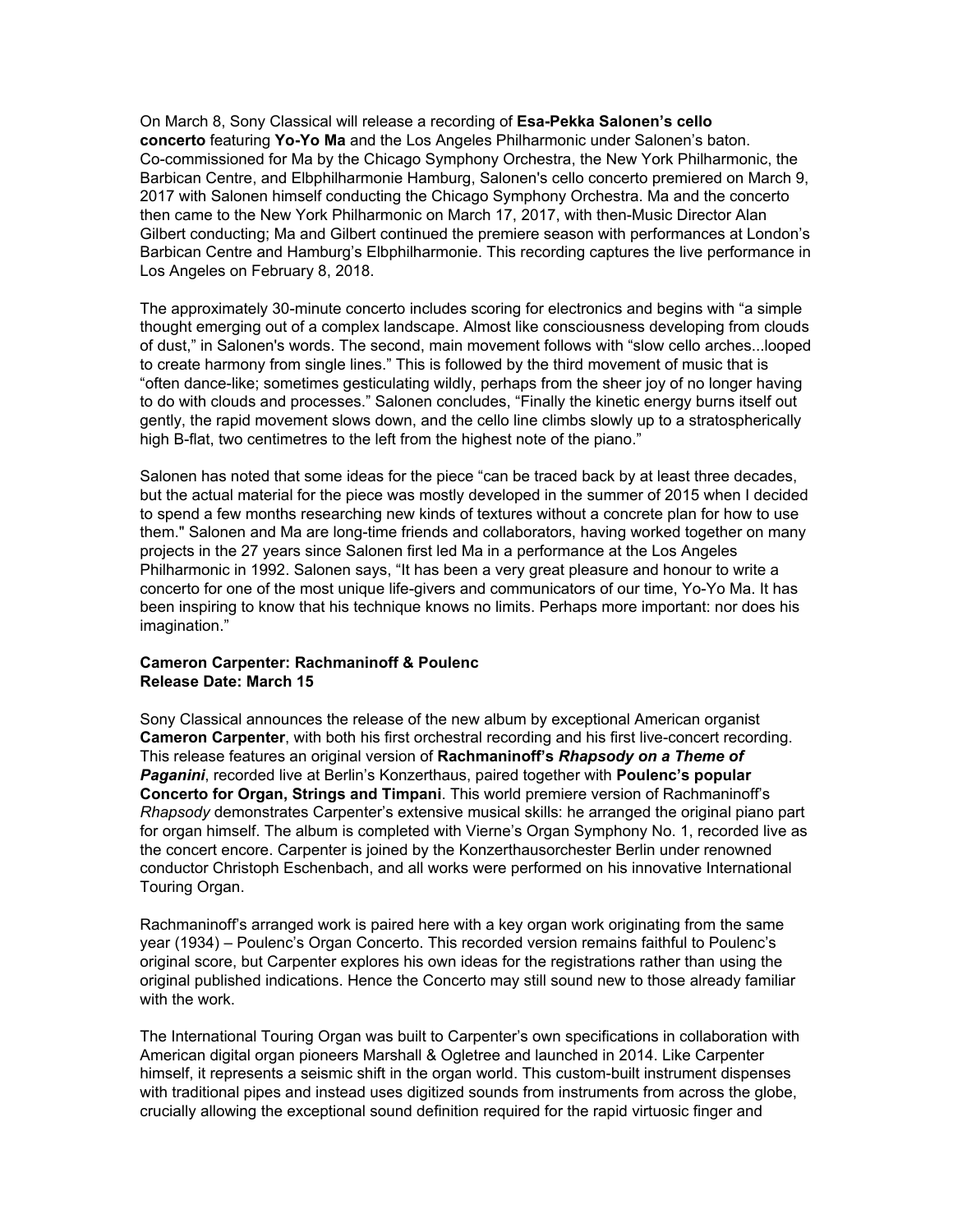footwork that these pieces demand. Just as his instrument is redefining the organ world, so too is Carpenter. As the public broadcaster Kulturradio Berlin noted in their review of the live concert, "Carpenter is a breathtaking virtuoso. . . He can do everything."

## **The World of Hans Zimmer: A Symphonic Celebration Release Date: March 15 Reviewer Rate:**

Sony Classical releases the double-album *The World of Hans Zimmer: A Symphonic Celebration*. The album features the music from the Zimmer-curated "World of Hans Zimmer" international concert tour by Semmel Concerts. For this new set, Zimmer has newly arranged his greatest hits and made them into electrifying concert suites for orchestra, choir and an impressive list of soloists.

Each concert suite features the most recognizable parts and melodies of a film score in the cohesive form of a new symphonic work. The album features such legendary scores as *The Dark Knight*, *The Da Vinci Code*, *Lion King*, *Pirates of the Caribbean* and *M:i-2 Mission: Impossible 2*. Among the accomplished performers are several of Zimmer's long-time musical collaborators such as Gavin Greenaway (musical director), Lisa Gerrard, multi-instrumentalist Pedro Eustache, and renowned opera singer Valentina Nafornita.

The recording took place at the famous traditional concert hall Wiener Konzerthaus featuring renowned ORF Vienna Radio Symphony Orchestra and choir Neue Wiener Stimmen conducted by Martin Gellner in the course of the "Hollywood in Vienna" festival. The World of Hans Zimmer: A Symphonic Celebration also includes concert suites of the scores of *King Arthur*, *Pearl Harbor*, *Rush*, *Madagascar*, *Spirit*, *Kung Fu Panda*, *The Holiday*, *Hannibal*, *Gladiator*, and *Inception*.

### **Khatia Buniatishvili: Schubert Release Date: March 22**

Having blazed her way into public consciousness with her fearlessness on stage as well as on record, Georgian-born pianist **Khatia Buniatishvili** has become known for her distinctive artistic approach and bold interpretive flair, which combine to make her playing and performances both unmistakable and unmissable. Celebrated by media around the world, she has been described by *The Observer* as "one of today's most exciting and technically gifted young pianists," while *Madame Figaro* has called her "the popstar of the classical music world," adding that "with Khatia Buniatishvili, only the repertoire is classical. As for the rest, there's no limit."

This brilliant young musician now turns her attention to **Franz Schubert** (1797–1828) in her eagerly anticipated first recording of the composer's works, including his great last Piano Sonata D 960, the four popular Impromptus D 899, and Liszt's arrangement of "Ständchen" from *Schwanengesang*. The Schubert album follows on from Buniatishvili's acclaimed series of single-composer albums for Sony Classical already featuring Liszt, Chopin and Rachmaninoff, as well as her two fascinating collections *Motherland* and *Kaleidoscope* (Mussorgsky, Ravel and Stravinsky).

Khatia Buniatishvili made her début as a soloist with an orchestra when she was only six years old; by the age of ten she had played in Europe's most prestigious halls, as well as in Israel and the United States of America, and has never looked back. Her career has advanced into many new dimensions, especially since receiving the Borletti-Buitoni Trust Award in 2010 and participating in the pioneering BBC Radio 3 New Generation Artists scheme (2009–11), as well as twice receiving the ECHO Klassik Award. Much in demand internationally, she performs regularly at leading halls around the world with top orchestras and conductors of the day. In 2018 she performed at the BBC Proms with Paavo Järvi. She is as likely to be invited to grace the front